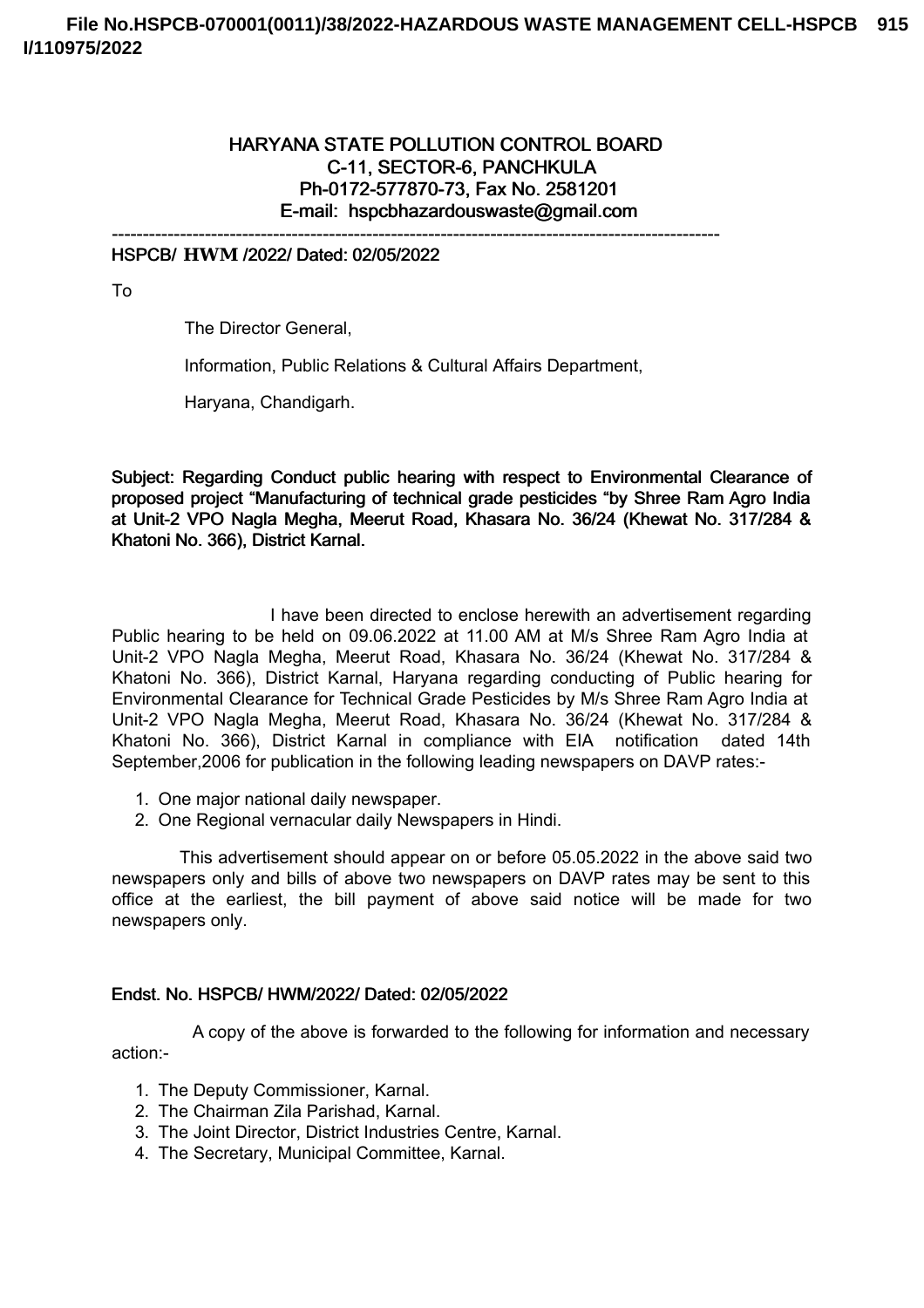### Endst. No. HSPCB/ HWM /2022/ Dated: 02/05/2022

A copy of the above is forwarded to the following for information and necessary action:-

- 1. Regional Officer, Haryana State Pollution Control Board, Karnal. You are asked to send the copy of EIA report and Executive Summary and CD to the concerned authorities mentioned above to place the same in their offices for consultation of the general public during office hours.
- 2. M/s Shree Ram Agro India at Unit-2 VPO Nagla Megha, Meerut Road, Khasara No. 36/24 (Khewat No. 317/284 & Khatoni No. 366), District Karnal.
- 3. Sr. EE (IT), to ensure that the notice alongwith executive summary is uploaded on the website of the Board.

## Endst. No. HSPCB/ HWM /2022/ Dated: 02/05/2022

A copy of the above is forwarded to the following for information please:-

- 1. The Additional Chief Secretary to Govt. of Haryana, Environment and Climate Change Department, Haryana, Chandigarh.
- 2. The Director, Environment and Climate Change Department, Haryana.

#### Endst. No. HSPCB/ HWM /2022/ Dated: 02/05/2022

A copy of the above is forwarded to the following for information please:-

- 1. Administrative Officer-cum-P.S to Chairman.
- 2. PA to Member Secretary.

#### DA/Advertisement

**Signed by Naveen Gulia** Date: 02-05-2022 15:22:35 Reason: Approved Sr. Environmental Engineer (HQ)

For Member Secretary